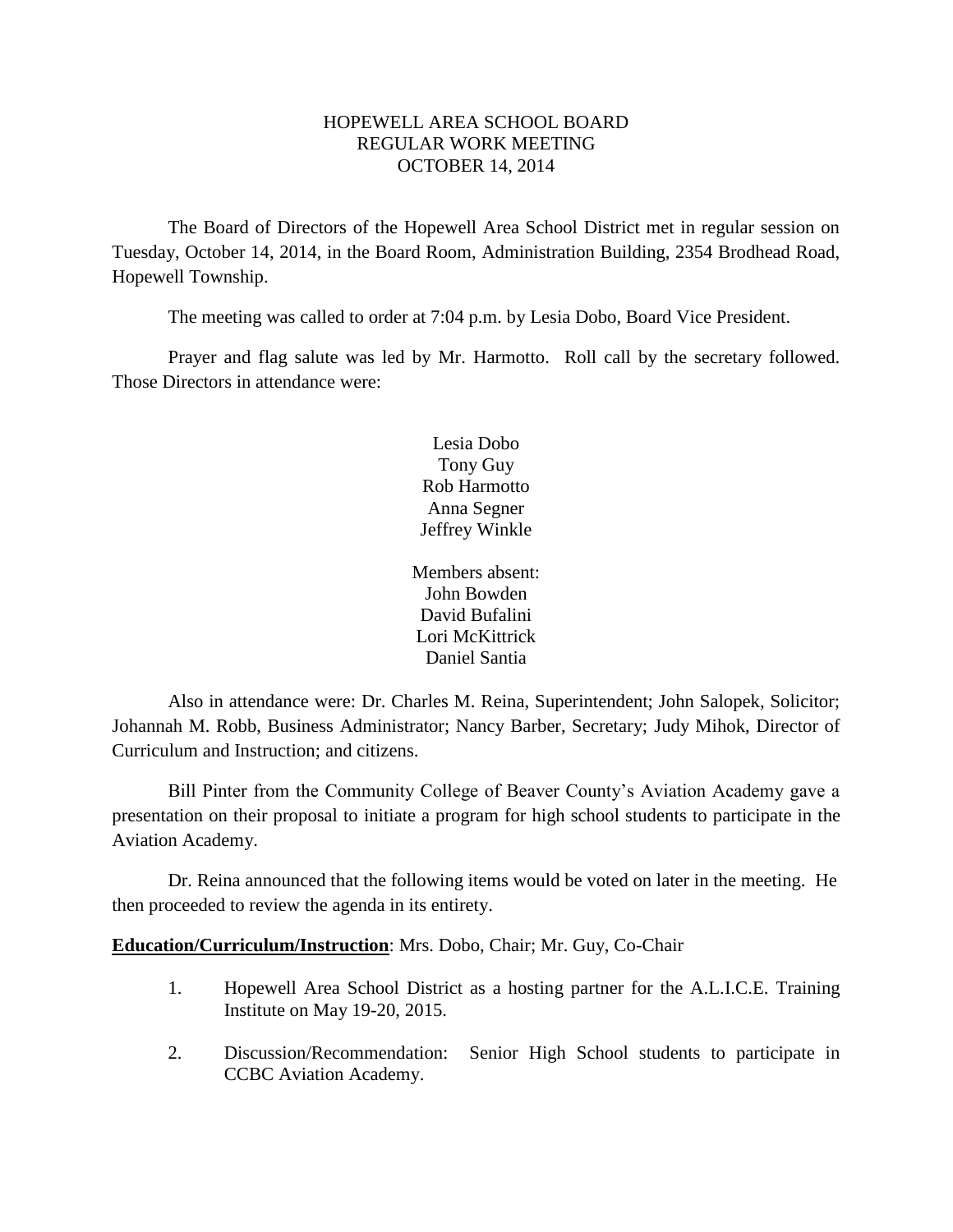3. Web Hosting Agreement with The Cooper Institute for hosting of the Fitnessgram Application used by the elementary schools physical education department in the amount of \$1,219.56.

**Finance and Budget**: Mr. Bowden, Chair; Mr. Winkle, Co-Chair

- 1. Change Order #EC-002 from Dagostino Electronic Services in the amount of \$12,559.00 to provide all necessary equipment to support fiber upgrade.
- 2. Agreement with the State of New Jersey to provide educational services for a student residing at Pediatric Specialty Care-Hopewell.

**Personnel:** Mr. Harmotto, Chair; Mrs. Segner, Co-Chair

- 1. Angelica Diehl as a substitute guidance counselor.
- 2. Change of employment status of Nancy Hessler from substitute bus driver to permanent aide, effective October 1, 2014.

Dr. Reina said that the following items would be voted on during the October 28, 2014 Business Meeting.

#### **Education/Curriculum/Instruction**

- 1. Marching Band trip to Chicago from April 23, 2015 through April 26, 2015.
- 2. Request from Mr. Katkich for Mike Gill and Robert Mawhinney to sponsor the Math Counts Club at the Junior High School.
- 3. Agreement with Gary Chadwell to provide technical assistance to staff regarding the Collins Writing Program on November 17, 2014 and January 19, 2015 at a cost of \$1,700 per day plus expenses.

#### **Athletics**

1. Basketball coaching staff realignment and salaries:

| Head Coach                      | Doug Williams       | \$6,600.00 |
|---------------------------------|---------------------|------------|
| 1 <sup>st</sup> Assistant Coach | <b>Kurt Ross</b>    | \$5,000.00 |
| $2nd$ Assistant Coach           | Martin Vallecorsa   | \$4,000.00 |
| 3 <sup>rd</sup> Assistant Coach | Dayne Smith         | \$3,100.00 |
| 4 <sup>th</sup> Assistant Coach | Jimmy Deep          | \$2,500.00 |
| 5 <sup>th</sup> Assistant Coach | <b>Bill Kostial</b> | \$1,497.00 |
| Volunteer                       | Pat Phillips        |            |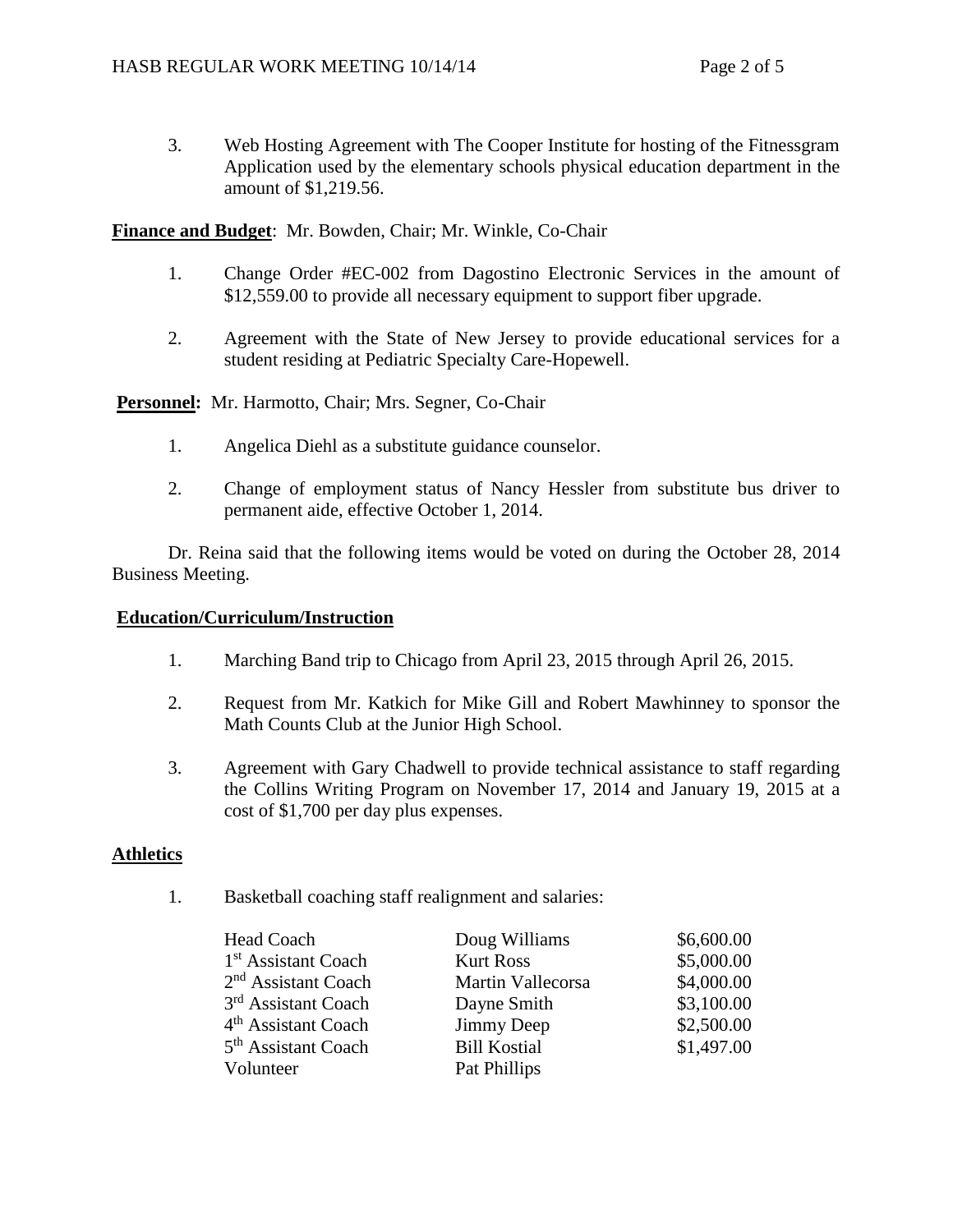# **Buildings and Grounds**

- 1. Discussion/Information: Proposal from Hopewell Girls Softball to renovate the dugouts at the Independence Elementary School softball fields.
- 2. Request from Mike Shuleski to use the gym at the Junior High School on November 1, 8, 15 and 22, 2014 for an instructional baseball camp for children ages 9-12. Proceeds will go to the Baseball Boosters.

# **Finance**

- 1. Resolution to participate in the Beaver Valley Intermediate Unit's Joint Purchasing Program for the 2015-2016 school year at a cost of \$600.00.
- 2. Two Year Preventive Maintenance Agreement with Renick Brothers for the pool pak unit.

| a.          | Year one | \$5,020.00 |
|-------------|----------|------------|
| $\mathbf b$ | Year two | \$5,198.00 |

- 3. Payment application from Northern Athletic Construction Company for payment No. 5 in the amount of \$84,002.80.
- 4. Invoice from Civil and Environmental Consultants Inc. in the amount of \$12,171.25 for geotechnical inspections at the Senior High School maintenance area.
- 5. Plancon Part H for Project No. 2395, Hopewell Memorial Junior High School financed by Series A 2002 in the amount of \$1,745,000.
- 6. Proposal from Comdoc for a lease/purchase of five Xerox multi-function devices at a monthly cost of \$1,318 for 60 months.

# **Legislative**:

1. The HASD Board of Directors Reorganization meeting on December 2, 2014 at 7:00 p.m. in the Central Administration Board Room.

#### **Personnel**

- 1. Employment of Sandra Stewart as a special education classroom aide at Independence Elementary School, effective October 29, 2014.
- 2. Employment of Brian Burton as an individual special education aide at Independence Elementary School, effective October 29, 2014.
- 3. Personnel rosters.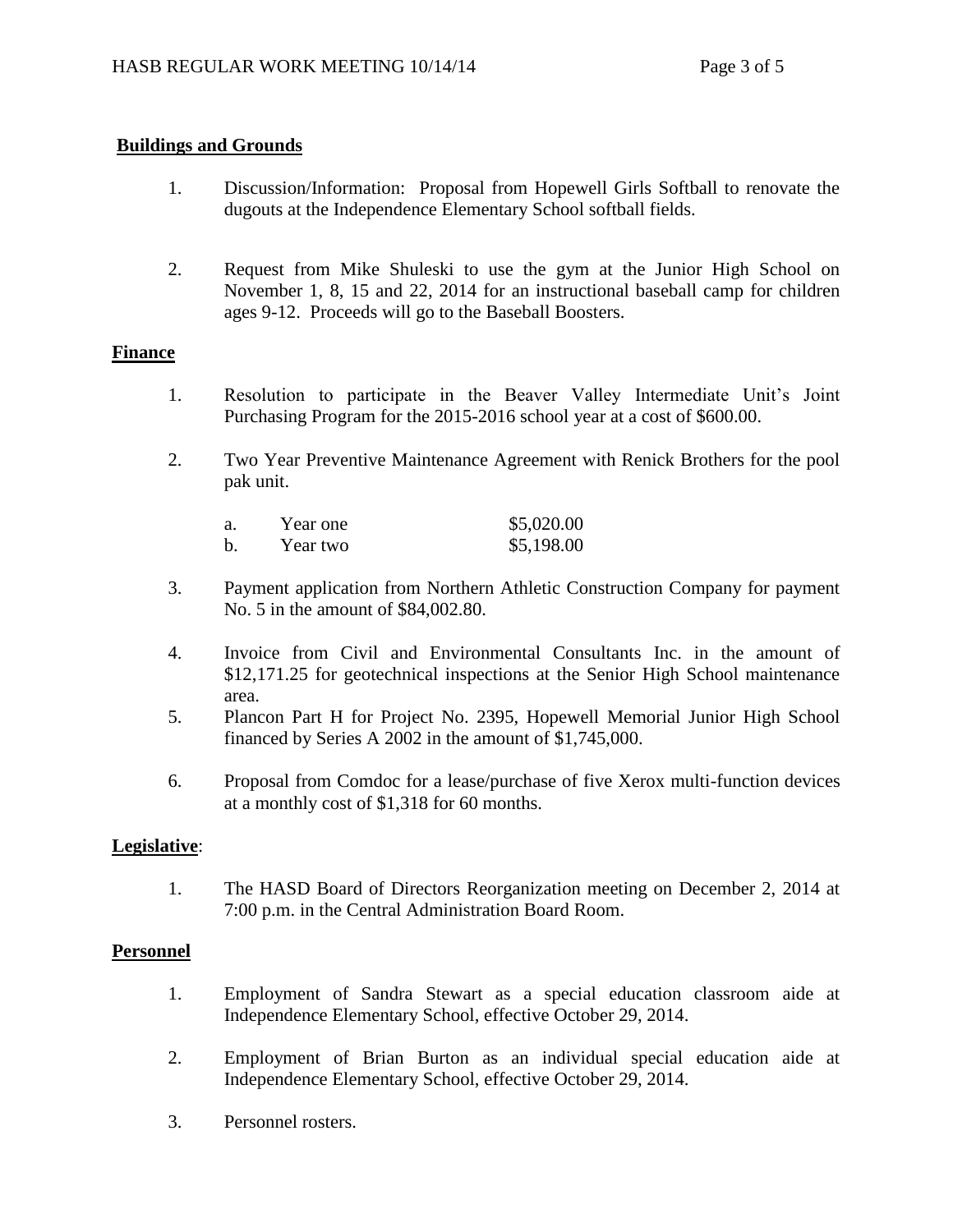### **Transportation**:

1. Contract with the Beaver Valley Intermediate Unit for transportation services for the 2014-2015 school year at a daily rate of \$129.78.

#### **Visitors**

No visitors wished to address the Board.

At this point in the meeting, Mrs. Dobo returned to Education/Curriculum and Instruction.

# **Education/Curriculum/Instruction by Mr. Guy, Co-Chair**

#### MOTION #1

By Tony Guy, seconded by Rob Harmotto, to approve the Hopewell Area School District as a hosting partner for the A.L.I.C.E. Training Institute on May 19-20, 2015. MOTION carried unanimously by an affirmative vote of all Directors in attendance.

#### MOTION #2

By Tony Guy, seconded by Jeff Winkle, to approve Senior High School students to participate in the CCBC Aviation Academy. MOTION carried unanimously by an affirmative vote of all Directors in attendance.

#### MOTION #3

By Tony Guy, seconded by Jeff Winkle, to approve the Web Hosting Agreement with The Cooper Institute for hosting of the Fitnessgram Application used by the elementary schools physical education department in the amount of \$1,219.56. MOTION did not carry five affirmative votes.

# **Finance and Budget by Jeff Winkle, Co-Chair**

#### MOTION #4

By Jeff Winkle, seconded by Rob Harmotto, to approve Change Order #EC-002 from Dagostino Electronic Services in the amount of \$12,559.00 to provide all necessary equipment to support fiber upgrade. MOTION carried unanimously by an affirmative roll call vote of all Directors in attendance.

By Jeff Winkle, seconded by Tony Guy, to approve the Agreement with the State of New Jersey to provide educational services for a student residing at Pediatric Specialty Care-Hopewell. MOTION carried unanimously by an affirmative vote of all Directors in attendance.